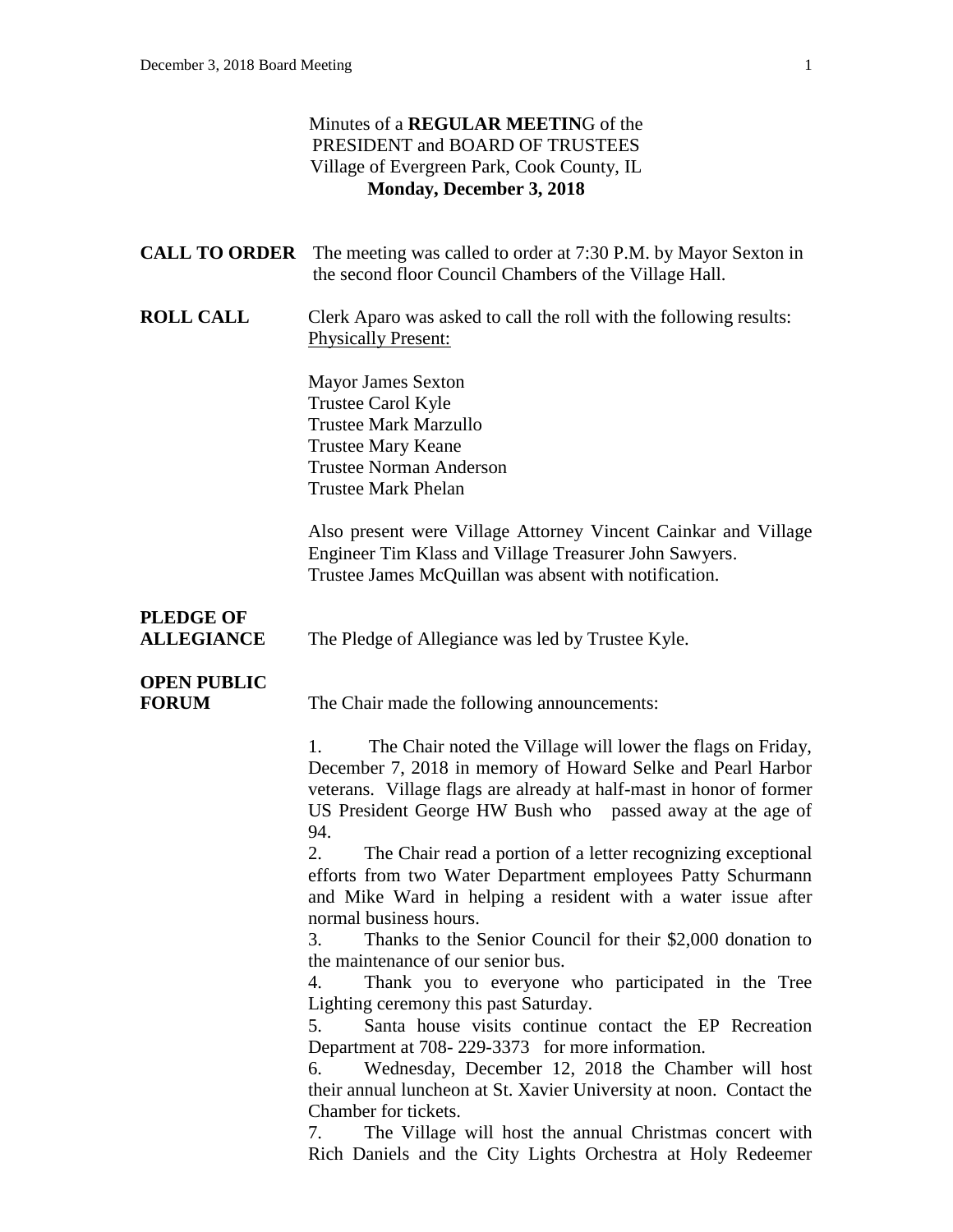Church on Sunday, December 16, 2018 at 7:00 p.m. Tickets are on a first come first served basis at the Recreation Department Office. 8. The Village of Evergreen Park Finance Committee will meet to discuss the 2018-2019 budgets on Monday December 17, 2018 at 6:00 p.m. This meeting is open to the public.

9. The Village Hall will be open until Noon on Monday, December 24, 2018 and closed on Christmas Day, Tuesday, December 25, 2018. Normal hours resume on Wednesday from 9 am to noon. December 26, 2017. Garbage pick-up will be one day late. The Village Hall will also be open from 9:00 a.m. to Noon on New Year's Eve December 31, 2018 and closed on New Year's Day, January 1, 2019. Garbage pick-up will be one day later than normal. Normal hours resume on Wednesday, January 2, 2019.

10. Trustee Phelan thanked everyone for stocking the shelves to overflowing at the Village Pantry. Donors included Holy Redeemer for their Harvest Sunday and District 124 and the American Legion and Evergreen Park High School. The Chair thanked all the volunteers and Trustees Kyle and Phelan for their Pantry participation. Trustee Kyle acknowledged John Dahlke, who is also a volunteer at the Pantry in the audience tonight.

**AUDIENCE** Helen Cuprisin, 9200 Block of Homan questioned the Meijer gift card program dates. Mary Ann Diehl, OCS Director answered the double day is Friday, December 7, 2018 and the program continues to the end of December to benefit the EP Pantry. She also questioned the new ambulance rates and the Chair assured her the price is paid by Medicare not the patient.

# **REGULAR**

**OPEN PUBLIC**

**AGENDA** Motion by Trustee Kyle second by Trustee Phelan to waive the reading of the minutes of the November 19, 2018 Regular Meeting of the President and Board of Trustees and approved as presented was passed by unanimous voice vote and so ordered by the Chair.

### **RESOLUTION**

**NO. 3-2019** Motion by Trustee Phelan second by Trustee Anderson, to approve **Resolution NO. 3-2018** with expenditures of the General Corporate Fund of \$ 523,992.62 and the Water Management Fund in the amount of  $$39,578.09$  and  $95<sup>th</sup>$  Street TIF Fund,  $$$ 1,868.00 and the Capital Improvement Fund, \$ 23,962.02 and the Self Insurance Fund, \$150.00 and the Street Bond Fund, \$ 47,250.00 for a total of \$636,800.73. Upon roll call, voting YES: Trustees Kyle, Marzullo, Keane, Anderson and Phelan; voting NO: NONE. The motion was passed and so ordered by the Chair.

### **VILLAGE TREASURER**

**REPORT** Motion by Trustee Marzullo second by Trustee Kyle to approve the Village Treasurer's report for year ending **October 2018** fiscal year end with totals of \$ 6,108,687.36 in the General Fund and \$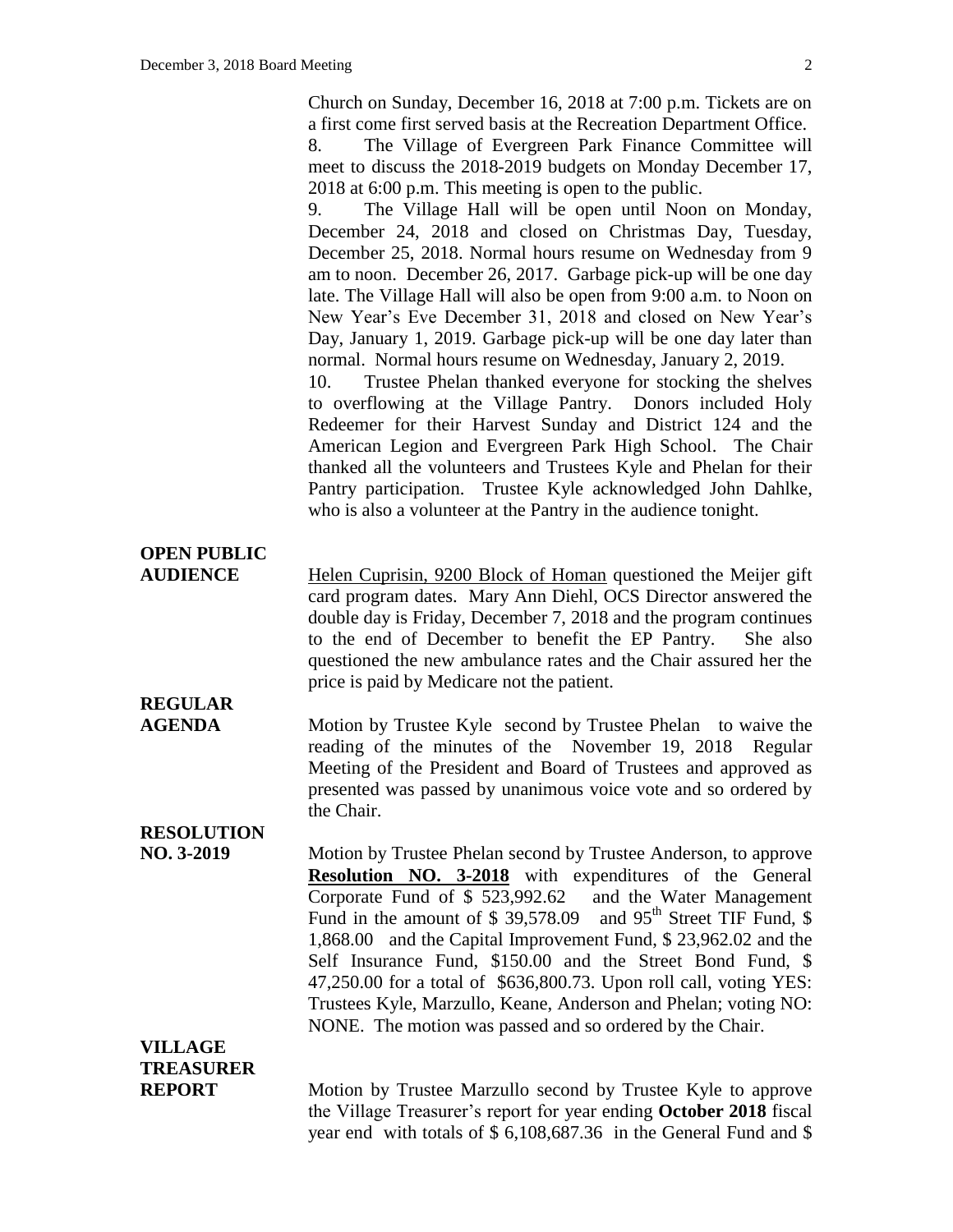4,791,162.61 in the Sewer and Water Fund. The motion was passed by unanimous voice vote and so ordered by the Chair.

## **WATER COLLECTORS**

**REPORT** Motion by Trustee Phelan second by Trustee Anderson to approve the Water Collector's report for **November 2018** with totals of \$ 761,573.69. The motion was passed by unanimous voice vote and so ordered by the Chair.

## **VILLAGE COLLECTORS**

**REPORT** Motion by Trustee Anderson second by Trustee Kyle to accept for information and file the Village Collector's report for **November 2018** in the amount of \$ 1,984,236.22. The motion was passed by unanimous voice vote and so ordered by the Chair.

# **BUSINESS**

**LICENSE** Motion by Trustee Kyle second by Trustee Keane to approve the business regulation certificate for **424 TEMPERATURE CONTROL** located at 9256 S. Kedzie Avenue to operate an office for a Heating and Cooling Company. Upon roll call voting YES: Trustees Marzullo, Keane, Anderson, Phelan and Kyle; voting NO: None. The motion was passed and so ordered by the Chair.

> Motion by Trustee Phelan second by Trustee Keane to approve the business regulation certificate for **CHICAGO TITLE COMPANY, LLC** located at 3324 W. 95<sup>th</sup> Street to operate a title insurance company office. Upon roll call voting YES: Trustees Keane, Anderson, Phelan, Kyle and Marzullo; voting NO: None. The motion was passed and so ordered by the Chair.

> Motion by Trustee Kyle second by Trustee Anderson to approve the business regulation certificate for **AMERICA'S DOG AND BURGER located** at 9646 S. Western Avenue to operate a quick service restaurant. Upon roll call voting YES: Trustees Anderson, Phelan, Kyle, Marzullo and Keane; voting NO: None. The motion was passed and so ordered by the Chair.

#### **ORDINANCE**

**NO. 32-2018** Motion by Trustee Anderson second by Trustee Kyle to approve **ORDINANCE NO. 32-2018, "AN ORDINANCE ADDING SECTION 5-80, ELEVATOR REQUIRED, TO CHAPTER 5, BUILDING AND BUILDING REGULATIONS, TO THE EVERGREEN PARK MUNICIPAL CODE OF THE VILLAGE OF EVERGREEN PARK, COOK COUNTY, ILLINOIS.** Upon roll call voting YES: Trustees Phelan, Kyle, Marzullo, Keane and Anderson; voting NO: None. The motion was passed and so ordered by the Chair.

# **ORDINANCE**

**NO. 33-2018** Motion by Trustee Phelan second by Trustee Keane to approve **ORDINANCE NO. 33-2018, "AN ORDINANCE LEVING**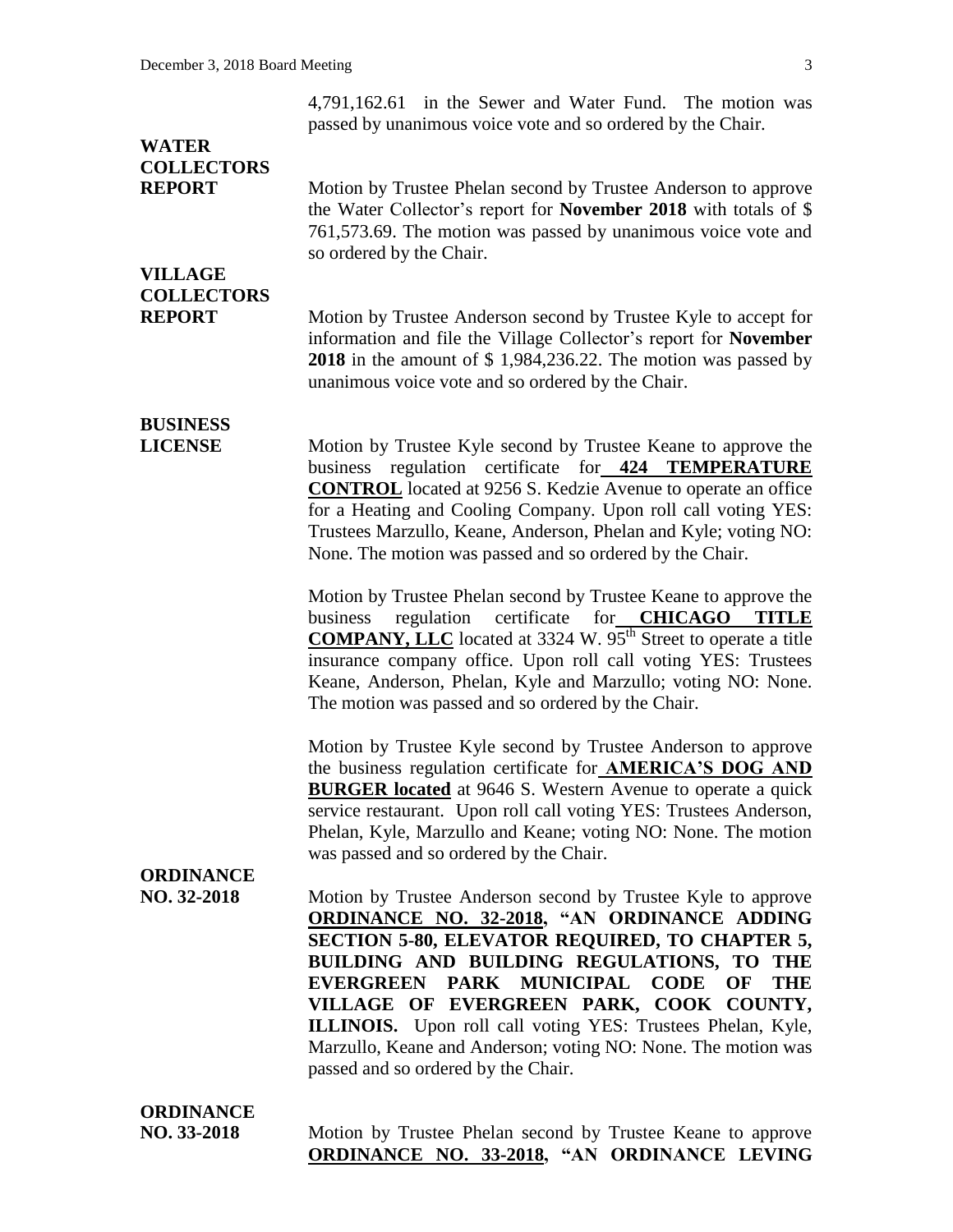**TAXES FOR LIBRARY PURPOSES FOR THE FISCAL YEAR BEGINNING JANUARY 1, 2018 AND ENDING DECEMBER 31, 2018, FOR THE EVERGREEN PARK PUBLIC LIBRARY, COOK COUNTY ILLINOIS.** The Chair noted the amount of the levy is \$1,200,391. Upon roll call voting YES: Trustees Kyle, Marzullo, Keane, Anderson and Phelan; voting NO: None. The motion was passed and so ordered by the Chair.

# **ORDINANCE**

**NO. 34-2018** Motion by Trustee Kyle second by Trustee Anderson to approve **ORDINANCE NO. 34-2018, "AN ORDINANCE LEVYING TAXES FOR GENERAL CORPORATE PURPOSES FOR THE FISCAL YEAR BEGINNING NOVEMBER 1, 2017 AND ENDING OCTOBER 31, 2018 FOR THE VILLAGE OF EVERGREEN PARK, COOK COUNTY, ILLINOIS."** THE Chair noted the amount is \$ 6,537,969. Upon roll call voting YES: Trustees Marzullo, Keane, Anderson, Phelan and Kyle; voting NO: None. The motion was passed and so ordered by the Chair.

### **DECLARE VACANCY /FILLPOSITION**

**OF SGT.** Motion by Trustee Marzullo second by Trustee Kyle to declare a vacancy in the Evergreen Park Police Department for the position of Sergeant. Upon roll call voting YES: Trustees Keane, Anderson, Phelan, Kyle and Marzullo; voting NO: None. The motion was passed and so ordered by the Chair.

> Motion by Trustee Marzullo second by Trustee Anderson to promote Detective Victor Watts to the position of Evergreen Park Police Department Sergeant. Upon roll call voting YES: Trustees*,*  Anderson, Phelan, Kyle, Marzullo and Keane; voting NO: None. The motion was passed and so ordered by the Chair.

> The Chair introduced the family of EP Police Detective Victor Watts in attendance tonight; his Mother, Ruth and his wife, Stacy, children Candace, Caitlin, Cameron and brothers Van and Vaughn. The Chair commended Victor for his service as a former US Marine and his rise through the ranks of the Police Department since 2003. Victor has served as EPPD Honor Guard, D.A.R.E Officer, and Detective since 2008 and now as Homicide Investigation Supervisor with the South Suburban Major Crimes Task Force. The Chair commended the entire Watts family for their sacrifices made while being the family of a Police Officer.

> Chief Saunders praised Victor as a distinguished leader noting the amount of fellow officers in the audience to share this promotion with Sergeant Watts. The Chair thanked all the members of the EP Police Department for their service to our community. The Board and the audience gave Sergeant Watts a standing ovation. Sergeant Watts thanked everyone for their support.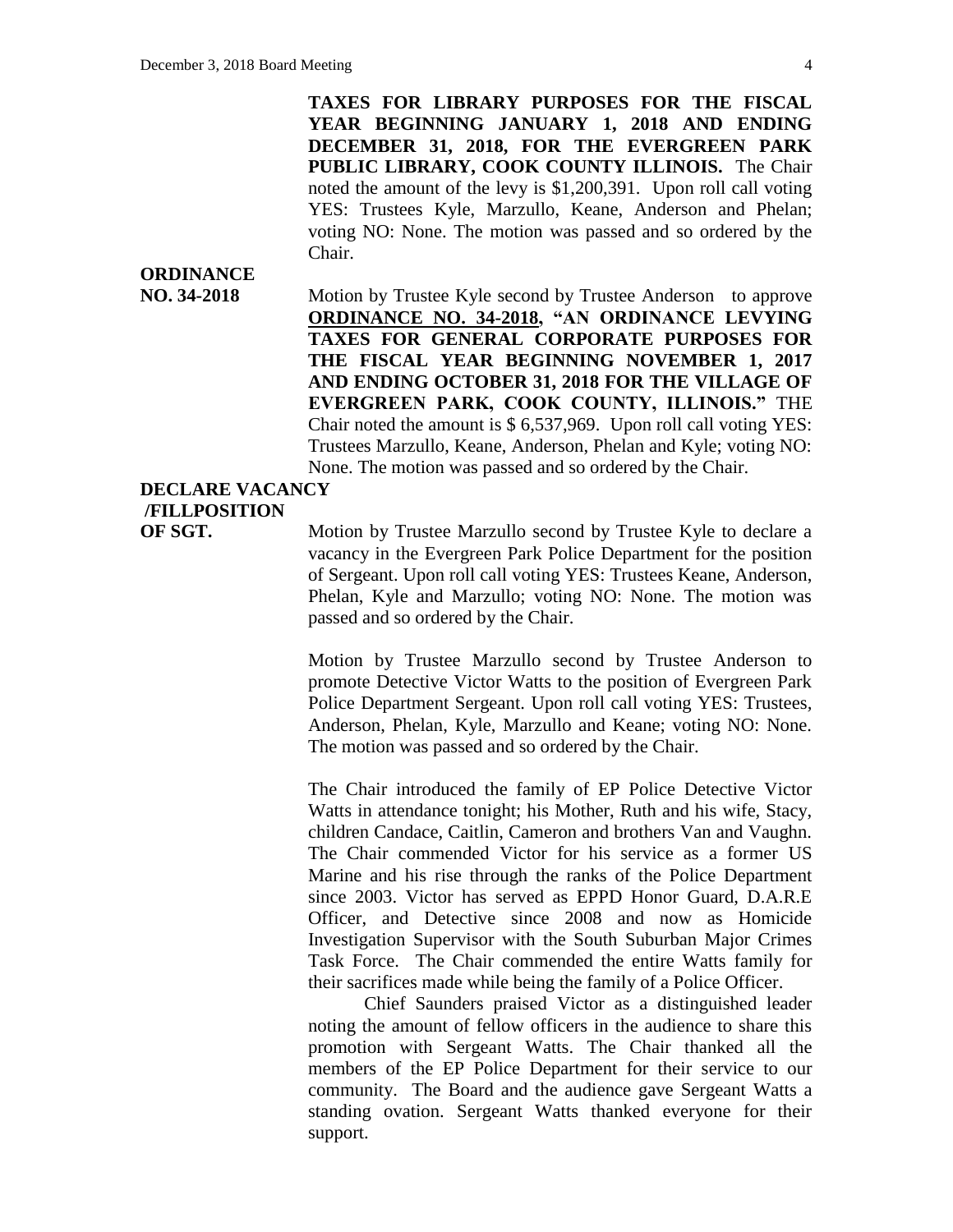| <b>VEHICLE PD</b><br><b>SUV</b><br><b>IML DUES</b><br>2018-2019 | Motion by Trustee Phelan second by Trustee Anderson to approve<br>the Police Chiefs request to purchase a 2018 Ford Police<br>Interceptor Utility vehicle at the cost of \$29,190.00 from Morrow<br>Brothers Motors to replace Unit 2950 which was declared a total<br>loss in a motor vehicle crash. Upon roll call voting YES: Trustees<br>Anderson, Phelan, Kyle, Marzullo and Keane; voting NO: None.<br>The motion was passed and so ordered by the Chair.<br>Motion by Trustee Kyle and Phelan to approve the Mayor's<br>request to pay membership dues in the amount of \$1,500 to the<br>Illinois Municipal League (IML) for 2019. Upon roll call voting<br>YES: Trustees Phelan, Kyle, Marzullo, Keane and Anderson;<br>voting NO: None. The motion was passed and so ordered by the<br>Chair. |
|-----------------------------------------------------------------|---------------------------------------------------------------------------------------------------------------------------------------------------------------------------------------------------------------------------------------------------------------------------------------------------------------------------------------------------------------------------------------------------------------------------------------------------------------------------------------------------------------------------------------------------------------------------------------------------------------------------------------------------------------------------------------------------------------------------------------------------------------------------------------------------------|
| <b>VILLAGE</b><br><b>ENGINEER</b>                               | Mr. Klass had no report.                                                                                                                                                                                                                                                                                                                                                                                                                                                                                                                                                                                                                                                                                                                                                                                |
| <b>VILLAGE</b><br><b>ATTORNEY</b>                               | Mr. Cainkar had no report.                                                                                                                                                                                                                                                                                                                                                                                                                                                                                                                                                                                                                                                                                                                                                                              |
| <b>BIDS</b><br><b>SIDEWALK &amp;</b><br><b>CURB</b>             | Motion by Trustee Kyle second by Trustee Marzullo to approve<br>PW Director Lorenz's request to bid brick pavers to be purchased<br>and installed at the new Community Center project. Upon roll call<br>voting YES: Trustees Kyle, Marzullo, Keane, Anderson and<br>Phelan; voting NO: None. The motion was passed and so ordered<br>by the Chair.                                                                                                                                                                                                                                                                                                                                                                                                                                                     |
|                                                                 | second by Trustee Anderson<br>Motion by Trustee Phelan<br>to<br>approve PW Director Lorenz request to bid final concrete<br>sidewalks and curbing located at the new Community Center<br>project. Upon roll call voting YES: Trustees Marzullo, Keane,<br>Anderson, Phelan, Kyle and Marzullo; voting NO: None. The<br>motion was passed and so ordered by the Chair.                                                                                                                                                                                                                                                                                                                                                                                                                                   |
|                                                                 | Motion by Trustee Marzullo second by Trustee Kyle<br>to approve<br>PW Director Lorenz request to bid requests for proposals of the<br>PVC Fencing around the west perimeter of the new Community<br>Center Project. Upon roll call voting YES: Trustees Keane,<br>Anderson, Phelan, Kyle and Marzullo; voting NO: None. The<br>motion was passed and so ordered by the Chair.                                                                                                                                                                                                                                                                                                                                                                                                                           |
|                                                                 | Motion by Trustee Keane second by Trustee Anderson to approve<br>the Change Order #1 as presented by the PW Director to Henry<br>Brothers in the amount of $$50,414.00$ for an additive for the<br>concrete to dry properly. Upon roll call voting YES: Trustees                                                                                                                                                                                                                                                                                                                                                                                                                                                                                                                                        |